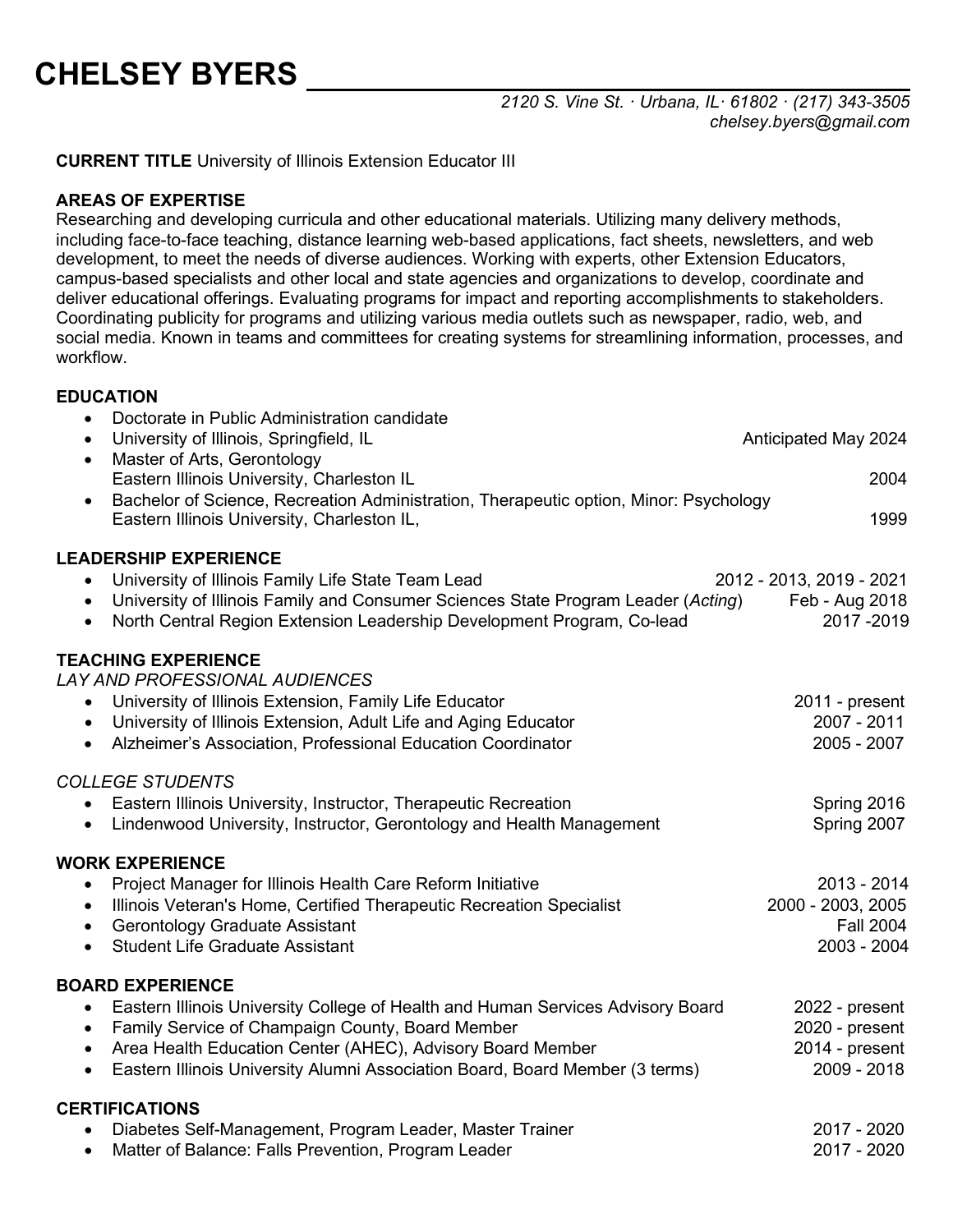- Chronic Disease Self-Management, Program Leader, Master Trainer 2008 2008 2020
- Chronic Disease Self-Management Program Leader 2007 2020
- 
- Real Colors, Facilitator 2007 present NCTRC Certified Therapeutic Recreation Specialist (CTRS)

#### **HONORS AND AWARDS**

*NATIONAL*

- **Distinguished Service Award for Illinois**, National Extension Association of Family and Consumer Sciences, 2018 (Individual award).
- **Community Partnership Award**, National Extension Association of Family and Consumer Sciences, 1st Place National Winner for *Building Rural Community Partnerships to Increase Adults Healthy Brain Habits*, First Place National 2018 (Individual award).
- **Excellence in Multi-State Collaboration**, National Extension Association of Family and Consumer Sciences, 3rd Place National Winner for the *North Central Region Aging Network*, 2018.
- **Human Development/Family Relations Team Award**, National Extension Association of Family and Consumer Sciences, 2nd Place National Winner for *Aging: Everybody's Doing It! – Statewide Healthy Aging Summits*, 2018.
- **Innovations in Programming Team Award**, National Extension Association of Family and Consumer Sciences, 3rd Place National Winner for *Doing More with Less: Helping Older Adults Live Well*, 2018.
- **Florence Hall Award**, National Extension Association of Family and Consumer Sciences, 1st Place National Winner for family life team's work in brain health and aging, 2016.
- **Early Childhood Child Care Training Award**, National Extension Association of Family and Consumer Sciences, 2<sup>nd</sup> Place National Winner, 2016.
- **Community Partnership Award,** National Extension Association of Family and Consumer Sciences, 2nd Place National Winner for *Family Life/Illinois Municipal Retirement Fund (IMRF) Post Retirement Education Summer Series Ongoing Partnership,* 2014.

#### *REGIONAL*

- **North Central Region's Team Excellence in Extension Award**, The North Central Region Aging Network (NCRAN), 2021.
- **Community Partnership Individual Award**, National Extension Association of Family and Consumer Sciences, 1st Place Central Region Winner for *Building Rural Community Partnerships to Increase Adults Healthy Brain Habits*, First Place Regional, 2018.
- **Excellence in Multi-State Collaboration**, National Extension Association of Family and Consumer Sciences, 3rd Place Central Region Winner for the *North Central Region Aging Network*, 2018.
- **Human Development/Family Relations Team Award**, National Extension Association of Family and Consumer Sciences, 2nd Place Central Region Winner for *Aging: Everybody's Doing It! – Statewide Healthy Aging Summits*, 2018.
- **Innovations in Programming Team Award**, National Extension Association of Family and Consumer Sciences, 1st Place Central Region Winner for *Doing More with Less: Helping Older Adults Live Well*, 2018.
- **Social Media Team Award**, National Extension Association of Family and Consumer Sciences, 2nd Place Central Region Winner for *Illinois Family Files Blog*, 2018.
- **Florence Hall Award**, National Extension Association of Family and Consumer Sciences, 1st Place Central Region Winner for family life team's work in brain health and aging, 2016.
- **Early Childhood Child Care Training Award**, National Extension Association of Family and Consumer Sciences, 2<sup>nd</sup> Place Central Region Winner, 2016.
- **Community Partnership Award**, National Extension Association of Family and Consumer Sciences, 1st Place Central Region Winner for *Family Life/Illinois Municipal Retirement Fund (IMRF) Post Retirement Education Summer Series Ongoing Partnership,* 2014.
- **Early Career Award,** Epsilon Sigma Phi, North Central Region, October 2014,
- **Communications Award/Educational Publications**, National Extension Association of Family and Consumer Sciences, 1st Place Central Region Winner for *Parenting Again,* 2013.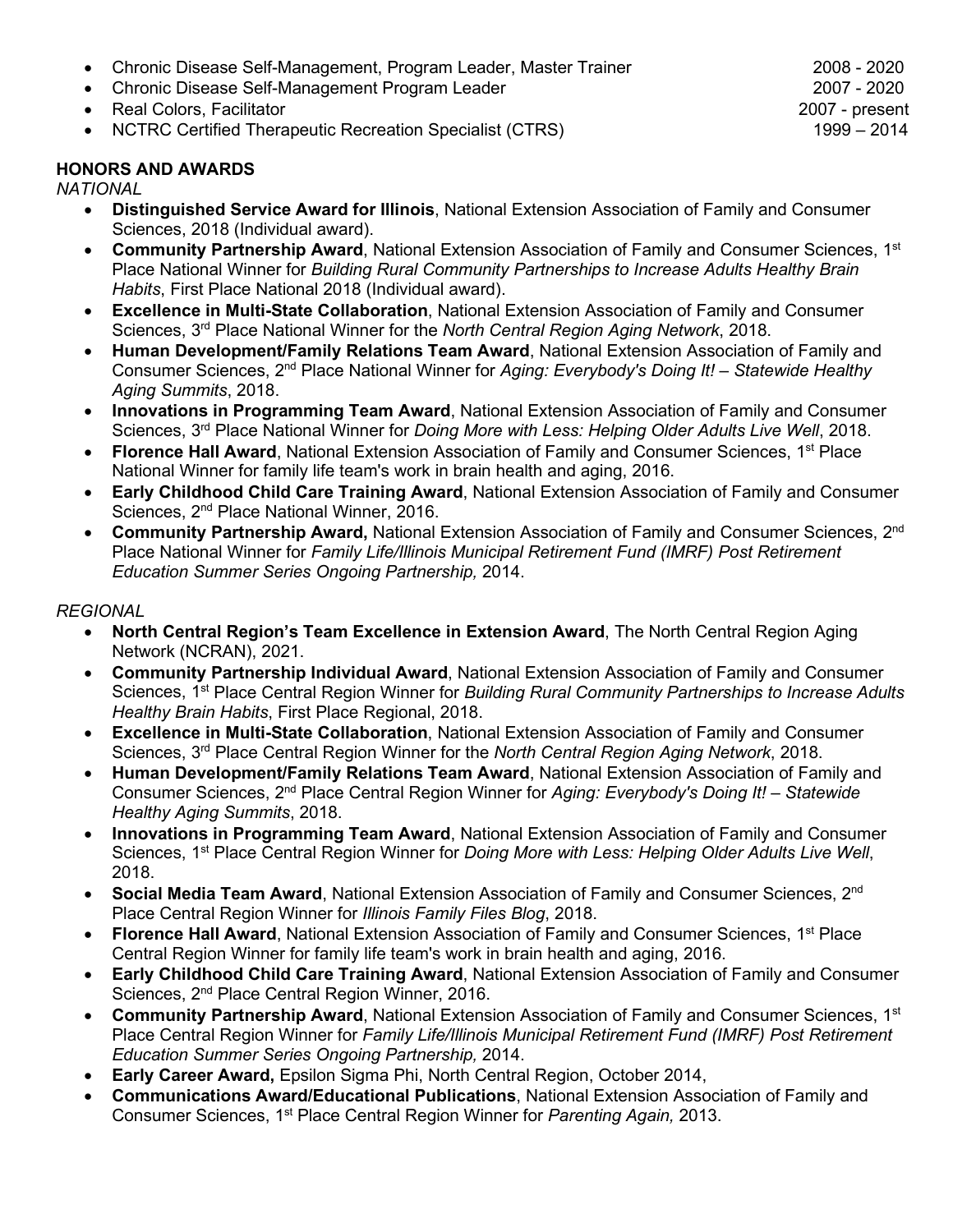#### *STATE*

- **Individual Excellence in Extension Award**, University of Illinois Extension 2019.
- **Early Career Award**, Epsilon Sigma Phi, Tau Chapter 2013.

#### *SCHOLARSHIP*

• Frank Shuman **Professional Development** Scholarship Recipient, 2019.

## *OTHER*

• **Leadership and Service Award**, Eastern Illinois University, College of Health and Human Services (Formally known as the College of Education and Professional Studies), 2015.

# **EXTENSION PUBLICATIONS AND PROGRAMS**

- Hofer, M., **Byers Gerstenecker, C**., & Allan, C. (2019). *Wits Workout: An Engaging, Interactive, and Educational Brain Health Program* (facilitator's guide). University of Illinois Extension.
- **Byers, C.** & Hofer, M. (2018). *Brain Health: It's a No Brainer* (three-part brain health series). University of Illinois Extension.
- Hofer, M. & **Byers, C**. (2015). *Hold That Thought.* University of Illinois Extension.
- **Byers, C.** & Hofer, M. (2014). *Someday is Today: Live Your Bucket List.* University of Illinois Extension.
- Hofer, M., **Byers, C.** & Allan, C. (2014). *Talking About the Generations.* University of Illinois Extension.
- **Byers, C.** & Hofer, M. (2013). *How to Make a Meaningful Nursing Home Visit.* University of Illinois Extension.
- **Byers, C**., Hofer, M. & Burcham, C. (2013). *Simplify Your Life by Clearing the Clutter.* University of Illinois Extension.
- **Byers, C.,** Hofer, M., & Schwarzendruber, R. (2012). *Grandparents Have an Important Role in a Child's Life.* University of Illinois Extension.
- **Byers, C.** & Hofer, M. (2012). *Head Strong.* University of Illinois Extension.
- Burcham, C., **Byers, C.** & McCoy, J. (2012). *Finding Strength in Trying Times.* University of Illinois Extension.
- **Byers, C.,** Griswold, A., & Pyatt, J. (2010). *Celebrations and Traditions: Strengthening Family and Community*. University of Illinois Extension.
- Hofer, M. & **Byers, C**. (2010). *Who Gets Grandma's Yellow Pie Plate?* (Revision). University of Illinois Extension.
- **Byers, C**. & Hofer, M. (2009). *FIT WITS: Fostering Improved Thinking While Incorporating Training Strategies.* University of Illinois Extension.
- **Byers, C.** (2009). *Family Dynamics in Caregiving*. University of Illinois Extension.
- **Byers C.** (2008) *Share your Lifestory.* University of Illinois Extension.
- **Byers, C.** & Hofer, M. (2008). *Small Change = Big Impact: Advocating for Person Centered Care.* University of Illinois Extension.
- Hofer, M., & **Byers, C.** (2008). *Building a Better Memory for Everyday Life* (Revision). University of Illinois Extension.

# **JOURNAL PUBLICATIONS**

- Brown, L.E. & **Byers, C.** (2020). Gerontology in Family Consumer Sciences: Where do we go from here? *Journal of Family and Consumer Sciences*. doi:10.14307/JFCD112.3.23
- Yelland, E. L., Benson, J. J., Litzelman, K., **Gerstenecker, C. B.,** Bartholomae, S., & Stanfield, M. H. (2019). An analysis of aging-related needs and programming across the North Central Extension Region. *Journal of Extension, 57* (6) Feature 6a2. https://joe.org/joe/2019december/a2.php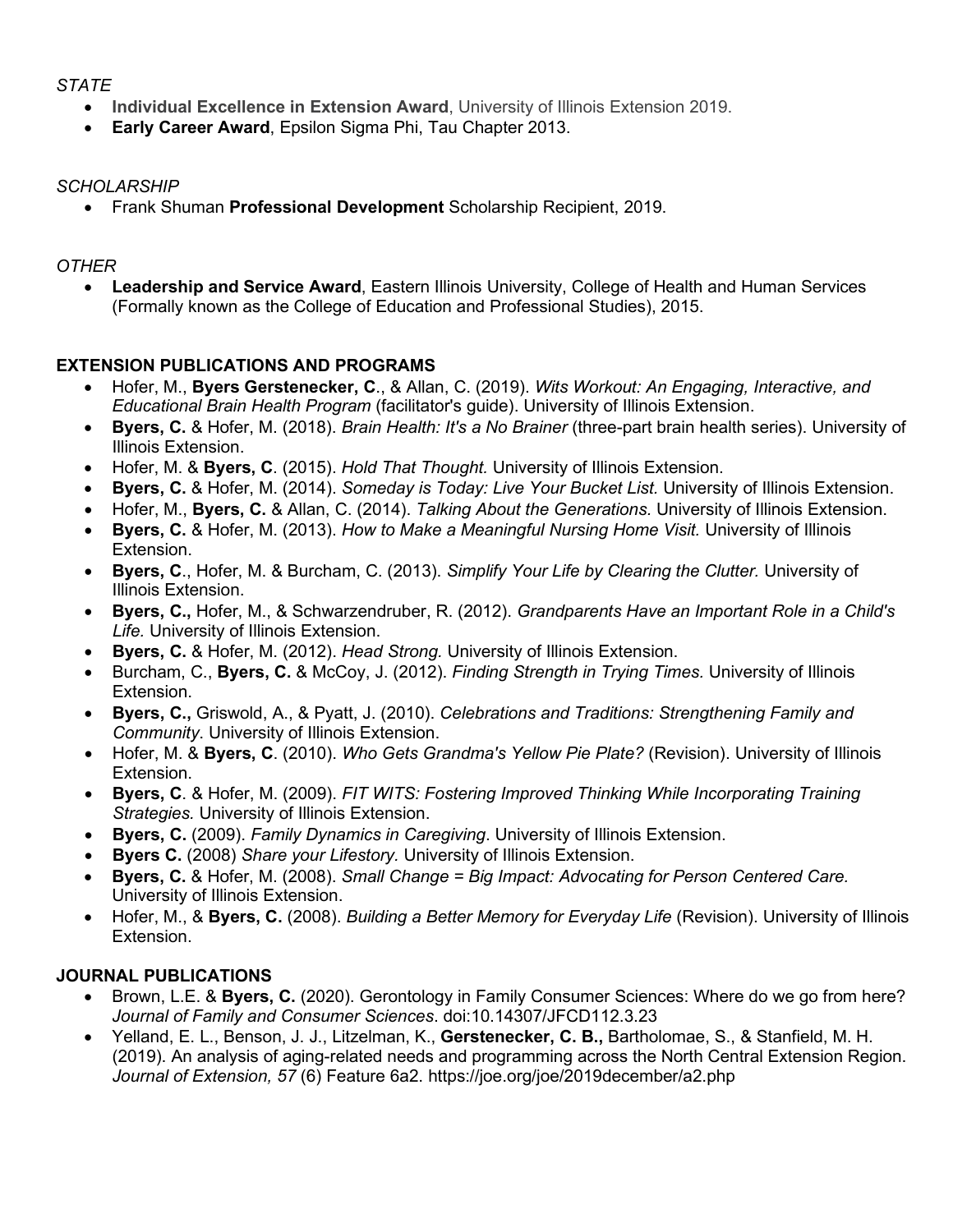#### **PEER REVIEWED CONFERENCE PRESENTATIONS**

- Hofer, M., Bobitt, J, **Byers, C**, Payne, L., & Goethe, N. (2022, April 14). Lessons Learned from the Planning and Implementation of the Wits Workout Randomized Controlled Trial (RCT): A community based holistic brain health intervention. American Society on Aging Conference, New Orleans, LA.
- Bates, J., **Byers, C**., & Yelland, E. (2019, May 2). Educational Toolkit for Enhancing Aging Programming. National Health Outreach Conference, Fort Worth, TX.
- **Byers, C**. (September 2018). Building Rural Partnerships. *National Extension Association of Family and Consumer Sciences,* San Antonio, TX.
- Yelland, E. L., Benson, J. J., & **Byers Gerstenecker, C.** (2018, June 12). Aging-related needs in the North Central Region: A needs assessment. *National Extension Association of Family and Consumer Sciences Webinar Series*.
- Benson, J. J., Yelland, E. L., Brown, L., & **Byers Gerstenecker, C.** (2018, May). Consciousness-raising about age and ageism. Facilitated discussion presented at the National Health Outreach Conference, Minneapolis, MN.
- Hofer, M. & **Byers, C.** (2017). *Brain Health is a Hot Topic in Illinois*. Aging in America National Conference, American Society on Aging, Chicago, IL.
- Bates, J. S., Stum, M., **Byers Gerstenecker, C.,** Brown, L., Yelland, E., & Cronk, L. (2017). Exploration of aging in the National Framework for Health and Wellness: The educator's View. Panel Discussion National Health Outreach Conference, Annapolis, MD.
- **Byers, C.** & Hofer, M. (2017). *Brain Health is a Hot Topic in Illinois*. Poster Presentation National Health Outreach Conference, Annapolis, MD.
- **Byers, C.** & Hofer, M. (2017). *Brain Health is a Hot Topic in Illinois.* American Society on Aging, Chicago, IL.
- Bates, J. S., Stum, M., **Byers Gerstenecker, C**., Brown, L., Yelland, E. L**.**, Cronk, L., Bartholomae, S., Beaulieu, B., Benson, J., Litzelman, K., & Strommen, J. (2017, May). Exploration of aging in the National Framework for Health and Wellness: The educator's View. Panel Discussion at the National Health Outreach Conference, Annapolis, MD.
- **Byers, C.** & Hofer, M. (2017). *Brain Health is a Hot Topic in Illinois*. National Health Outreach Conference, Annapolis, MD.
- Payne, L. L., McCaffrey, J., Huhman, M., Quick, B. L., Reif, J., Farner, S., & **Byers, C.** (2015). Community college students' awareness and attitudes toward health insurance and the ACA insurance program. *National Health Outreach Conference*, Atlanta, GA, May 8, 2015.
- Allan, C., Burcham, C., **Byers, C.,** Hofer, M., & McCoy, J. (2014). *University of Illinois Extension Reaches Childhood Professionals Statewide with Distance Learning.* National Extension Association of Family and Consumer Sciences Conference, Lexington, KY.
- **Byers, C.,** Hofer, M., Burcham, C., McCoy, J., & Allan, C. (2013). *University of Illinois Extension Contributes to Brain Fitness of Older Residents.* Galaxy IV – Bridging the Centuries Conference, Pittsburgh, PA.
- Payne, L. L., Harvey, I.S., Janke, M., **Byers, C**., & Coyle, H. (2010). *The role of community parks and recreation in the management of chronic disease: The Illinois multi-disciplinary statewide chronic disease initiative.* World Leisure Congress, August 28-September 2, Chun, South Korea.
- Payne, L. L., Janke, M., Harvey, S., Prohaska, T., Etkin, C., Bright, D., Oquendo Scharneck, M. & **Byers, C**. (2010). *Importance of community parks and recreation in the management of chronic conditions: The statewide Illinois initiative.* International Healthy Parks, Healthy People Congress, April 10-16, Melbourne, Australia.
- Hofer, M., & **Byers, C.** (2010). *Parenting Again*. American Society on Aging National Conference, Chicago, IL.

# **OTHER INVITED PRESENTATIONS**

- **Byers, C.** (2020). Lead by example with humanity, humor, and humility. Illinois Nursing Home Administrators Association, webinar.
- **Byers, C** & Hofer, M. (2020). *Wits Workout. Illinois Library Association, webinar.*
- Bucham, **C & Byers, C.** (2020). *You've Got this: Resiliency, Self-Care, and Re-engagement.* Illinois Department on Aging, staff training, webinar.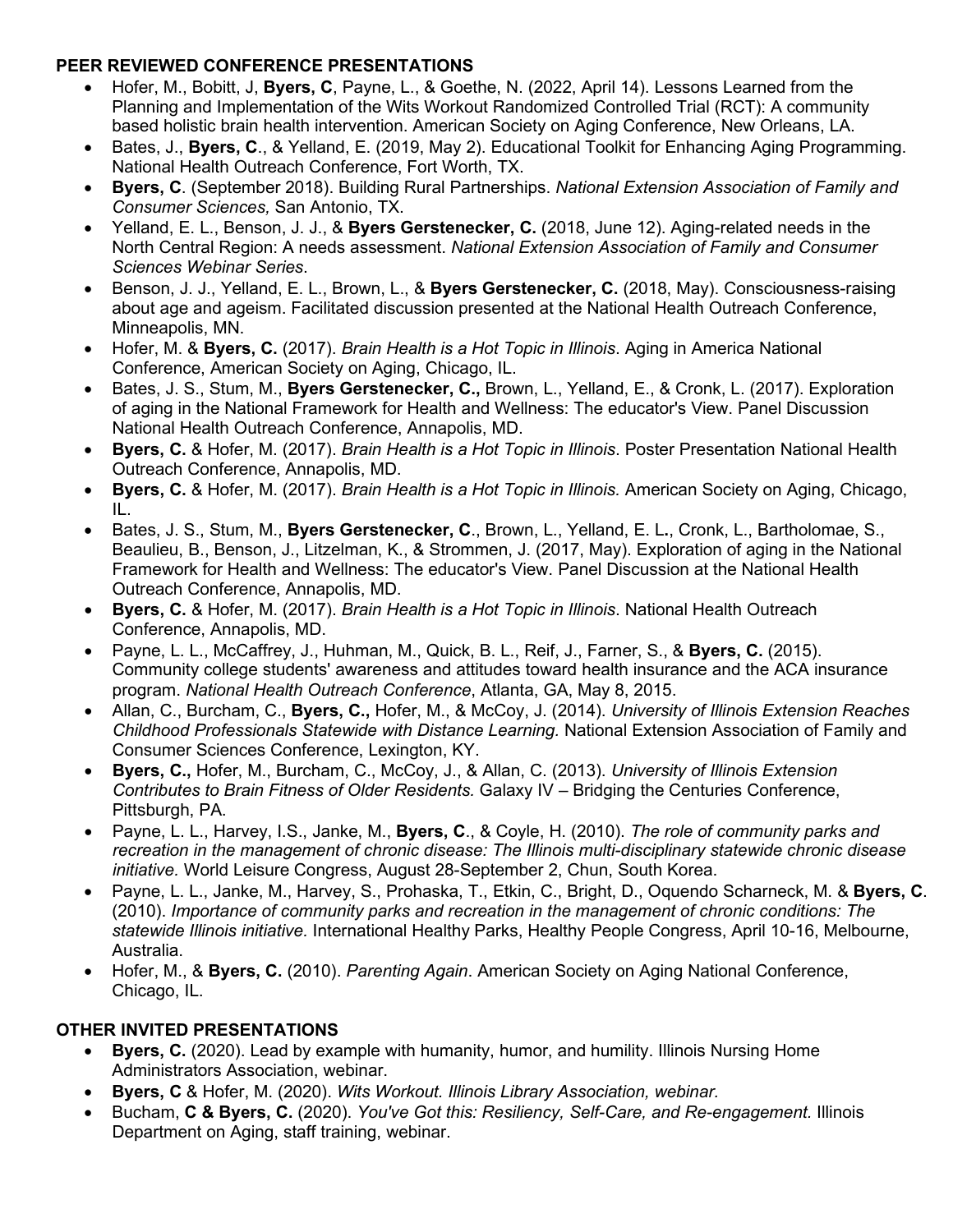- **Byers, C** & Hofer, M. (2019). *Communication Challenges and Strategies for People with Dementia.*  Illinois Recreation Therapy Association State Conference, Alsip, IL.
- **Byers, C** & Belzer, K. (2019). *Communication Challenges and Strategies for People with Dementia.*  Illinois Health Care Association, Springfield, IL.
- **Byers, C** & Belzer, K. (2019). *Communication Challenges and Strategies for People with Dementia.*  Home Care Association of America, Naperville, IL.
- **Byers, C.** & Hofer, M. (2018). *Brain Health: It's a No Brainer* (three-part series via national webinar), North Central Region Aging Network.
- **Byers, C.** & Thieman, E. (2017). *Life Hacks 101: Tackling Stress & Increasing Recovery*. University of Illinois Extension Annual Conference, Champaign, IL.
- Belzer, K. & **Byers, C.** (2017). *Someday is Today: Live Your Bucket List*. University of Illinois Extension Annual Conference, Champaign, IL.
- Hofer, M. & **Byers, C.** (2017). *Sharing One's Lifestory*. Illinois Recreation Therapy Association State Conference, Alsip, IL.
- **Byers, C.** & Hofer, M. (2016). *Brain Health is a Hot Topic in Illinois.* University of Illinois Extension Annual Conference Broader Impact Lightning Talk, Champaign, IL.
- Hofer, M. & **Byers, C.** (2016). *Hold That Thought.* Illinois State TRIAD Conference, Champaign, IL.
- Hofer, M. & **Byers, C.** (2016). *Live Your Bucket List.* Illinois State TRIAD Conference, Champaign, IL.
- Hofer, M. & **Byers, C.** (2015). *Hold That Thought.* Illinois Recreation Therapy Association State Conference, Alsip, IL.
- Hofer, M. & **Byers, C.** (2015). *Simplify Your Life by Clearing the* Clutter. Illinois State TRIAD Conference, Champaign, IL.
- **Byers, C.** & Hofer, M. (2014). *FITWITS.* Illinois State TRIAD Conference, Kankakee, IL.
- Hofer, M. & **Byers, C.** (2011). *Work Life Balance.* Association of Illinois Public Retirement Systems Annual Conference, Oak Brook, IL.
- **Byers, C.** & Hofer, M. (2011). *Sharing One's Lifestory.* Illinois Recreation Therapy Association State Conference, Alsip, IL.
- **Byers, C.** & Payne, L. L. (2011). Live well be well: Enhancing health and wellness among adults with chronic conditions. *Third Annual Symposium on the Strategies for Healthy Aging*. Center for Health, Aging and Disability (CHAD), Champaign, IL.
- Hofer, M., **Byers, C.,** Hall, K., & Petry, B. (2010). *Developing a Post Retirement Education Program.* Association of Illinois Public Retirement Systems Annual Conference, Oak Brook, IL.
- Janke, M. C., Payne, L. L., & **Byers, C.** (2009). Stanford Chronic Disease Self-Management Program: How can therapeutic recreation get involved? *Annual Illinois Recreational Therapy Association Conference*, Alsip, IL.
- **Byers, C.** (2009). *Back to the Basics of Behaviors*. Focus Forward Alzheimer's Association Annual Caregiver Conference, Joliet, IL.
- **Byers, C.** (2009). *Engaging Generations*. Midwest Women in Agriculture. Purdue Extension, Plymouth IN.
- **Byers, C**., & Hofer, M., (2008). *Building a Better Memory for Everyday Life*. Governor's Conference on Aging, Chicago, IL.
- **Byers, C.** (2008). *Understanding the ABC's of Behaviors*. Focus Forward Alzheimer's Association Annual Caregiver Conference, Joliet, IL.

# **GRANTS AND CONTRACT PROPOSALS AWARDED**

- Bates, J., **Byers, C**., Eun Lee, J, Miller, K. (2022). *Gathering with Extension Professionals from Historically Black Colleges and Universities and Tribal Colleges and Universities in the North Central Region to Seek Understanding and Create Collaborative Partnerships in Aging.* North Central Regional Center for Rural Development. May 2022 to September 2023 \$25,00 **Co-principal Investigator.**
- Bobitt, J, Payne, L, Goethe, N, **Byers, C**, & Hofer, M. (2021). *Evaluation of Wits Workout*. Midwest Roybal Center for Health Promotion and Translation. June 2021 to May 2022, \$50,000. **Co-Investigator.**
- Yelland, E. L., Bartholomae, S., Bates, J., Beaulieu, B., Benson, J., Brown, L., **Byers, C**., Cronk, L., Litzelman, K., Strommen, J., & Stum, M. (2017). *North Central Region Aging Network Toolkit*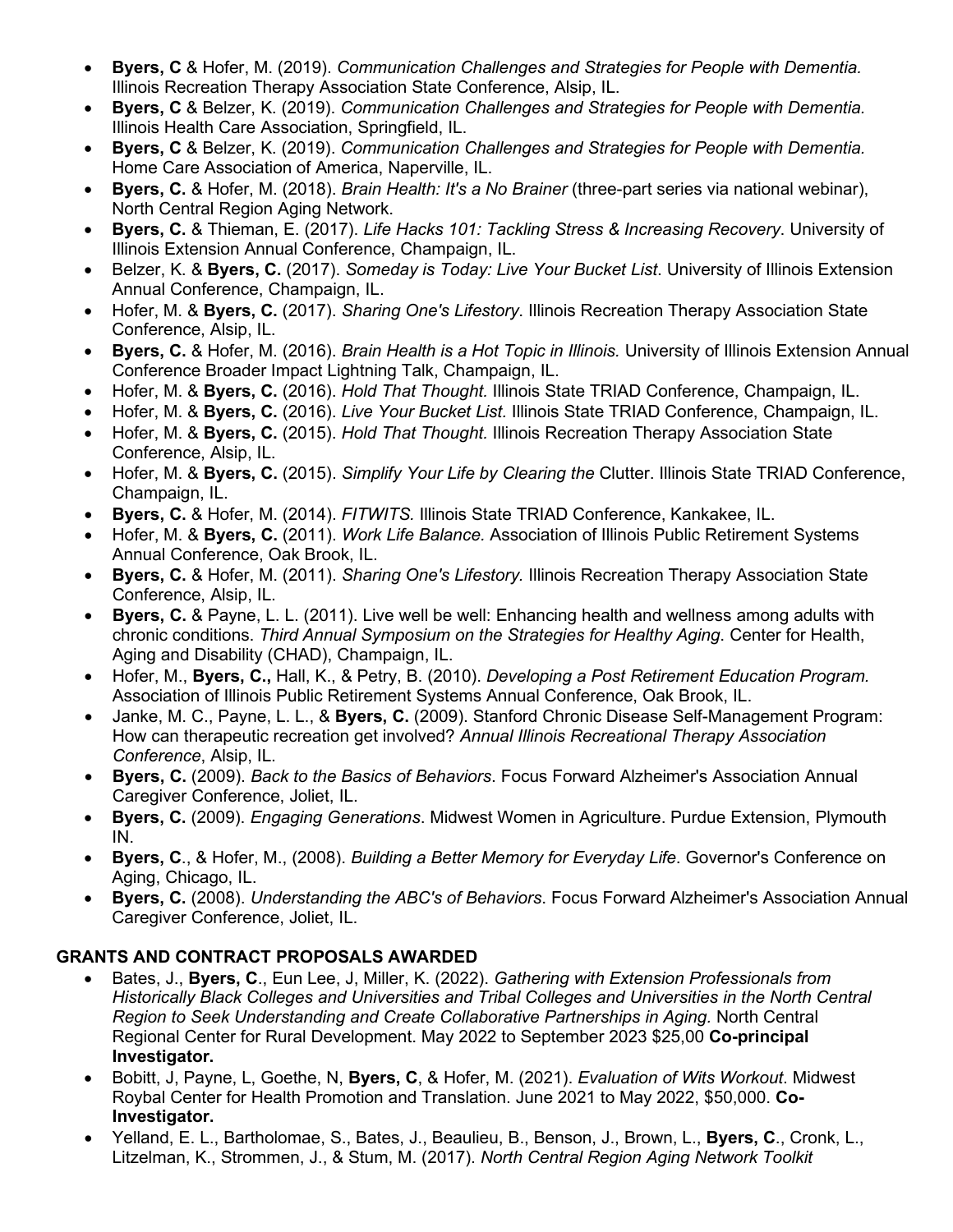*Development.* North Central Regional Center for Rural Development. October 2017 to September 2018, \$24,655. **Co-principal Investigator.**

- Payne, L. L., Schwingel, A., & Bobitt, A. *Pathways to health: Dissemination and evaluation of the chronic disease self-management program*. Administration on Community Living via AgeOptions (\$77,708 requested and funded). September 2015 to September 2017. **Collaborator.**
- Payne, L. (PI), Huhman (Co-PI), M., Quick, B, McCaffrey, J., Reif, J., & Farner, S. (2013). *Illinois Health Care Reform Initiative*. University of Illinois Campus Extension Program. August 2013 to December 2017, \$213,143. **Collaborator.**
- Payne, L. L. (2008*). Impact and Dissemination Evaluation of the Illinois Chronic Disease Self-Management Progra*m (total budget is \$197,117 over two years; \$40,000 sub-contracted to UIUC). Retirement Research Foundation (PI-Tom Prohaska, UIC). **Collaborator.**
- Payne, L., Janke, M. (Co-PIs), & Son, J., Harvey, I. S. (Investigators). *Take Charge of Your Health: Live Well, Be Well: A Holistic Chronic Disease Self- Management Program*. University of Illinois at Urbana-Champaign Extension (Flagship program – July 2007 to September 2010), \$324,020. **Collaborator.**
- **Byers, C.** and Hofer, M. *Small Change = Big Impact: Advocating for Person Centered Care*. Illinois Pioneer Coalition. March 2008 – August 2008, \$2,000.

| <b>Semester</b>  | <b>Student</b>           | <b>School</b>                      | <b>Area of Study</b>                | Sole/Shared            |
|------------------|--------------------------|------------------------------------|-------------------------------------|------------------------|
| Spring 2022      | Anum Paya                | University of Illinois             | Interdisciplinary Health Sciences   | 100%                   |
|                  |                          |                                    | (behavior change)                   |                        |
| Spring 2022      | Danny Vogwill            | University of Illinois             | Interdisciplinary Health Sciences   | 100%                   |
|                  |                          |                                    | (behavior change)                   |                        |
| Spring 2022      | Drake White              | University of Illinois             | Interdisciplinary Health Sciences   | 100%                   |
|                  |                          |                                    | (behavior change)                   |                        |
| <b>Fall 2021</b> | Alexis Sanders           | University of Illinois             | <b>Community Health</b>             | 100%                   |
| Spring 2021      | Kenny Kolke              | University of Illinois             | Interdisciplinary Health Sciences   | 100%                   |
|                  |                          |                                    | (behavior change)                   |                        |
| Spring 2021      | Julie Harper             | Eastern Illinois University        | <b>Aging Studies</b>                | Shared 50/50           |
|                  |                          |                                    | (Master's Program)                  |                        |
| <b>Fall 2020</b> | Cailey Cranny            | University of Illinois             | Interdisciplinary Health Sciences   | 100%                   |
|                  |                          |                                    | (behavior change)                   |                        |
| Summer 2020      | Krishna Patel            | University of Illinois             | Social Work (aging interest)        | Shared 50/50           |
| Summer 2020      | Kelly McCausland         | Eastern Illinois University        | <b>Health and Human Services</b>    | Shared 50/50           |
|                  |                          |                                    | (child development)                 |                        |
| Summer 2020      | Jordyn Hayes             | <b>Eastern Illinois University</b> | Health and Human Services (child    | 100%                   |
|                  |                          |                                    | development)                        |                        |
| Summer 2020      | Sabrina Miller           | <b>Eastern Illinois University</b> | Health and Human Services (aging)   | 100%                   |
| Spring 2019      | Corinne                  | University of Illinois             | Neuroscience                        | <b>Special Project</b> |
|                  | Cannavale                |                                    |                                     |                        |
| Spring 2019      | Rachel Dickey            | University of Illinois             | Interdisciplinary Health Sciences   | 100%                   |
|                  |                          |                                    | (behavior change)                   |                        |
| Spring 2019      | Stephanie Taylor         | University of Illinois             | Social Work (aging interest)        | Shared 50/50           |
| Spring 2018      | <b>Kyle Dickey</b>       | University of Illinois             | Interdisciplinary Health Sciences   | 100%                   |
|                  |                          |                                    | (behavior change)                   |                        |
| Spring 2018      | <b>Ben Cochran</b>       | University of Illinois             | Interdisciplinary Health Sciences   | 100%                   |
|                  |                          |                                    | (behavior change)                   |                        |
| Spring 2018      | <b>Emily Baine</b>       | <b>Eastern Illinois University</b> | <b>Family and Consumer Sciences</b> | 100%                   |
| Spring 2017      | <b>Brittney Albrecht</b> | University of Illinois             | Interdisciplinary Health Sciences   | 100%                   |
|                  |                          |                                    | (behavior change)                   |                        |

# **SERVICE**

*STUDENT INTERNS*

#### **REVIEWER SERVICE**

*CONFERENCE PROPOSALS*

- National Extension Association of Family Consumer Sciences Conference 2020
- National Health Outreach Conference 2018

#### *GRANT PROPOSALS*

• Ohio State Grant Review Process, December 2018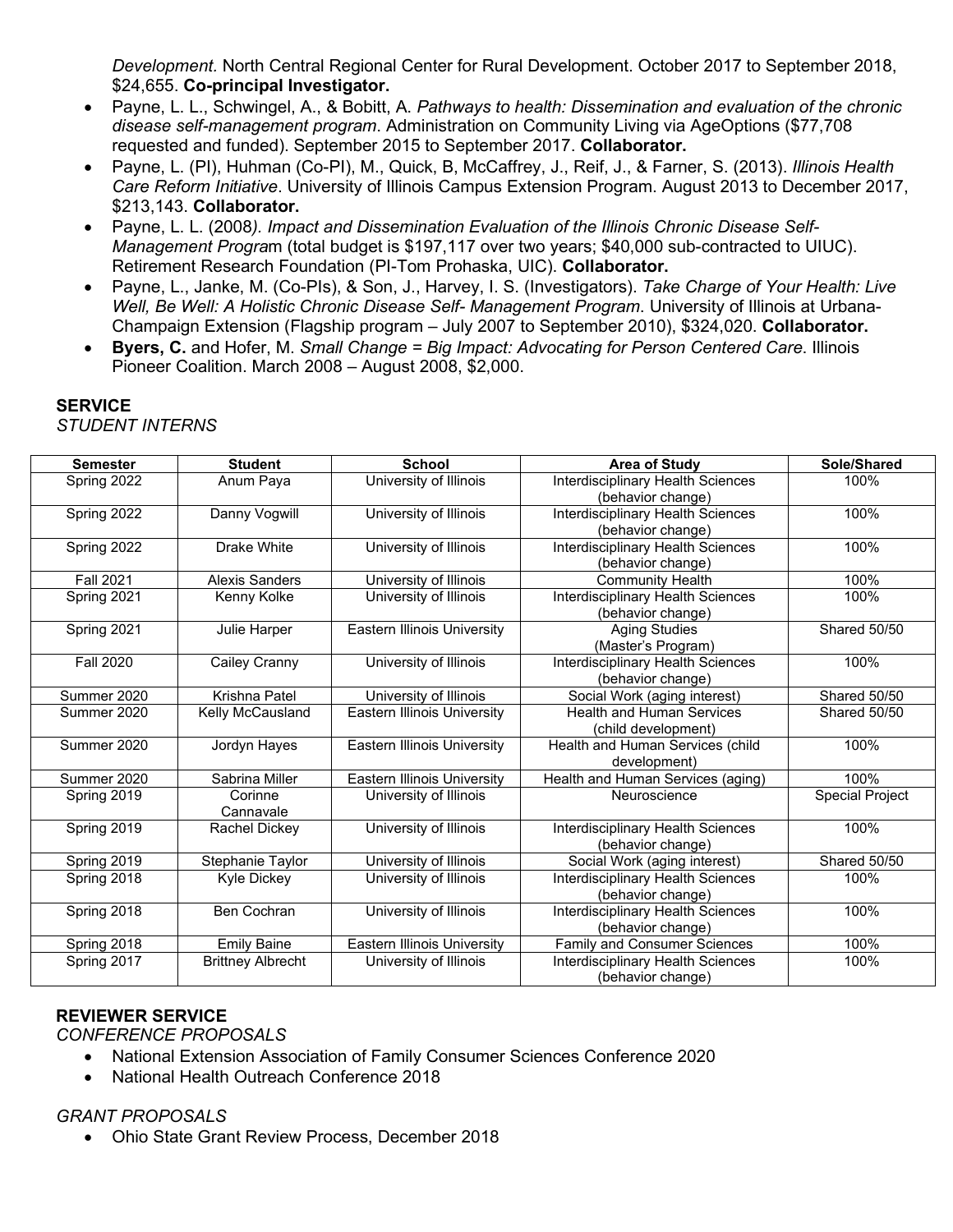#### *BOOKS AND VOLUMES*

• Mindfulness Guide for Adults, March 2020

#### *AWARDS*

- Eastern Illinois University Alumni Association Scholarship Committee, 2012
- The Katie Memorial Foundation Scholarship, 2010

#### **ELECTED AND SELECTED LEADERSHIP POSITIONS**

*NATIONAL* 

- Mentor, Leadership Experience, National Extension Association of Family Consumer Sciences, 2021
- Member, National Health Outreach Conference Planning Committee, 2018

#### *REGIONAL*

- Co-Chair, *North Central Region Aging Network,* 2018 2020
- Liaison to the North Central Region Family and Consumer Science Program Directors, *North Central Region Aging Network,* 2018 - 2020

#### *UNIVERSITY EXTENSION*

- President, Illinois Association of Family and Consumer Sciences, 2014 2015
- Newsletter Co-Chair, Epsilon Sigma Phi, Tau Chapter, 2014 2017
- Chair, Field Staff Advisory Committee, 2013
- President-Elect, Illinois Association of Family and Consumer Sciences, 2013
- Chair, Northeast Region Professional Development Committee, 2009 2010

### **COMMITTEE SERVICE**

*NATIONAL EXTENSION*

- National Extension Association of Family Consumer Sciences Nominations Committee, 2019 present
- National Extension Association of Family Consumer Sciences Professional Development Committee, 2018 - 2019

#### *UNIVERSITY*

• Extension Representative, Dean's Executive Committee, 2013

#### *UNIVERSITY EXTENSION*

- Annual Conference Planning Committee, *University of Illinois Extension,* 2018
- IT and Communications Committee, 2013 2015
- Field Staff Advisory Council 2012
- Marketing & Reporting Committee 2008 2010
- Northeast Region Professional Development Committee 2008 2010; Chair 2009 2010

#### *LOCAL COMMUNITY COMMITTEES*

- Champaign County Senior Task Force, 2015 present
- Champaign County Committee on Aging*,* 2013 present
- Human Services of Champaign County, 2013 present
- Ford County Network Panel, 2014 2019
- Ford-Iroquois Health Improvement Coalition/I-PLAN, 2014 2015
- Ford-Iroquois Health Department IPLAN Development Committee, 2014
- Mobilizing for Action through Planning and Partnerships **(**MAPP) Will County Childhood Obesity and Chronic Health Conditions Committee - 2011 - 2012
- Alzheimer's Association of Greater Illinois Program Committee 2008 2012
- Kankakee County Senior Providers Group 2007 2012
	- o Senior Legislative Day Planning Committee 2008 2012<br>○ Bridge the Gap Conference Planning Committee 2008-20
		- o Bridge the Gap Conference Planning Committee 2008-2012; Co-chair 2010 2012
- Representative Lisa Dugan's Senior Advisory Committee 2008 2011
- Illinois Health Care's Coalition Planning Committee 2008 2012